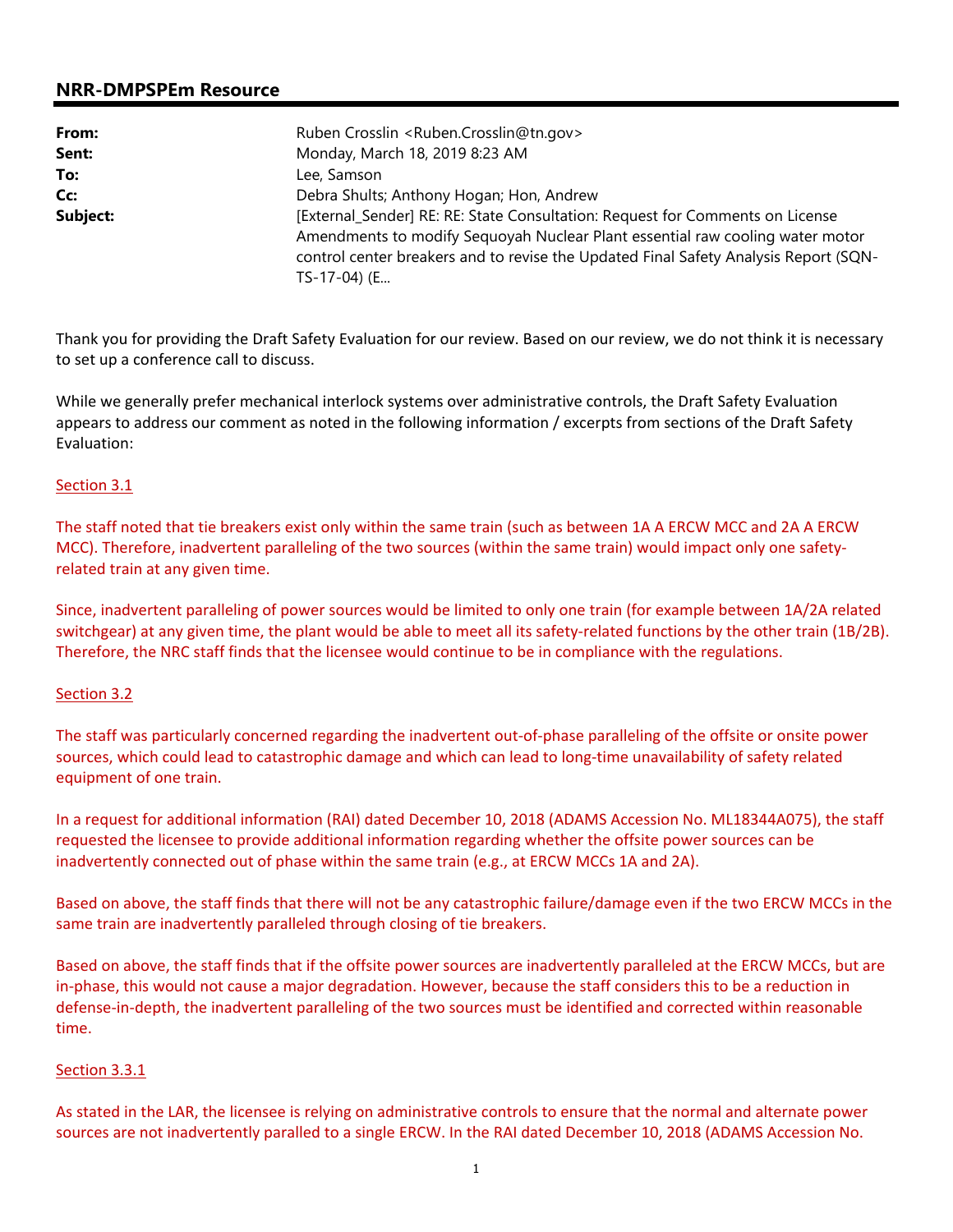ML18344A075), the staff requested that the licensee provide additional information regarding the administrative controls being used to ensure that the alternate power supply is only aligned for maintenance purposes, and that the alternate power supplies are not aligned when powered from the EDGs.

Therefore, the NRC staff concludes that the human actions described in the LAR will not adversely impact train separation, redundancy, or independence. Furthermore, the NRC staff finds that the licensee's proposed change does not overly rely on human actions to preclude cross-connection of safety-related buses and maintain independence of the electrical sources.

## Section 3.3.2

The NRC staff finds that the licensee has proposed adequate administrative controls, including concurrent verification of breaker manipulations and verification of a dead bus prior to transfer of power supplies, to ensure that the ERCW bus that will be powered by its alternate power supply is de-energized prior to aligning the alternate supply. Based on the above evaluation, the NRC staff finds that the licensee's proposed change includes adequate administrative controls to alert the operators when it is acceptable to perform the required actions, direct the operators to perform the required actions, and has evaluated potential errors and their consequences.

### Section 3.3.4

The NRC staff notes that the breaker manipulations associated with transferring the power from the normal to alternate power supply and the verification techniques proposed are not complex or unique, and are not time-limited. The licensee has trained its operators on the procedure changes. Based on the evaluation above, the NRC staff finds that the licensee has adequately validated that plant operators can perform the required actions.

Again, thank you for allowing us to review the Safety Evaluation.

**From:** Lee, Samson [mailto:Samson.Lee@nrc.gov] **Sent:** Tuesday, March 12, 2019 2:53 PM **To:** Ruben Crosslin **Cc:** Debra Shults; Anthony Hogan; Hon, Andrew **Subject:** RE: RE: State Consultation: Request for Comments on License Amendments to modify Sequoyah Nuclear Plant essential raw cooling water motor control center breakers and to revise the Updated Final Safety Analysis Report (SQN-TS-17-04) (EPID:...

## **\*\*\* This is an EXTERNAL email. Please exercise caution. DO NOT open attachments or click links from unknown senders or unexpected email - STS-Security. \*\*\***

Dear Mr. Crosslin,

Thanks for the State comment. Attached for your information is our draft safety evaluation. Please let us know if it addresses your comment. Please let us know if we should set up a conference call to discuss.

Regards, Sam Lee, Project Manager

**From:** Ruben Crosslin [mailto:Ruben.Crosslin@tn.gov] **Sent:** Tuesday, March 12, 2019 7:41 AM **To:** Lee, Samson **Cc:** Debra Shults ; Anthony Hogan ; Hon, Andrew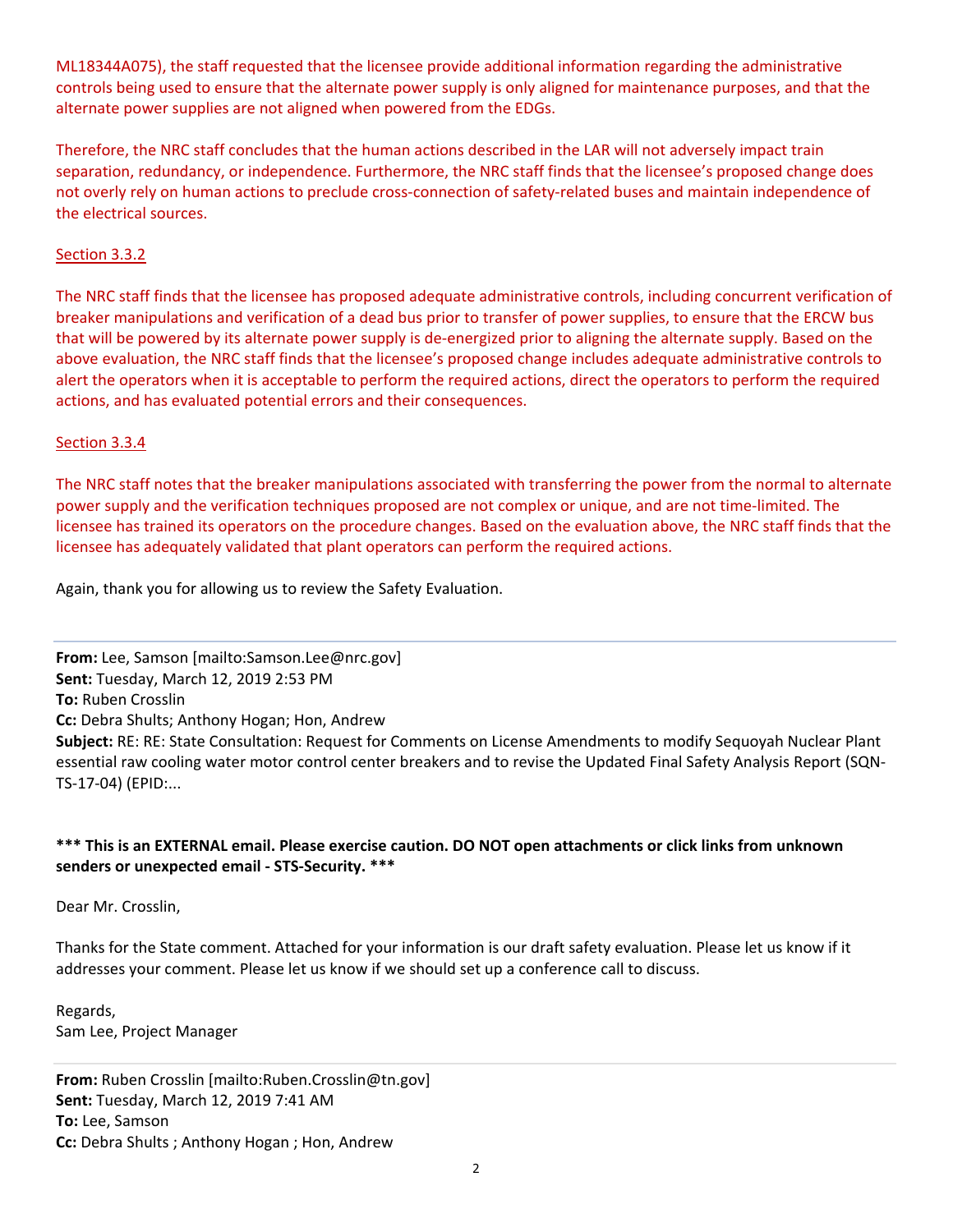**Subject:** [External\_Sender] RE: State Consultation: Request for Comments on License Amendments to modify Sequoyah Nuclear Plant essential raw cooling water motor control center breakers and to revise the Updated Final Safety Analysis Report (SQN-TS-17-04) (EPID:...

State of Tennessee (Division of Radiological Health comment: **We strongly prefer** t**he mechanical interlock system over the administrative control upon installation of the new feeder breakers, though we are not opposed to the concept of administrative controls**.

Our comment is based on our understanding of the following:

- The new breakers upon installation are not compatible with the existing interlock system.
- In the event that the administrative controls are not effective, TVA's contention is that "The effects of circulating currents are minimized in this case, due to the high impedance of the connection and similarity/symmetry of the circuit design".

**From:** Lee, Samson [mailto:Samson.Lee@nrc.gov] **Sent:** Thursday, March 07, 2019 1:30 PM **To:** Ruben Crosslin **Cc:** Debra Shults; Anthony Hogan; Hon, Andrew **Subject:** State Consultation: Request for Comments on License Amendments to modify Sequoyah Nuclear Plant essential raw cooling water motor control center breakers and to revise the Updated Final Safety Analysis Report (SQN-TS-17-04) (EPID: L-2018-LLA-0060)

Dear Mr. Crosslin,

The NRC is finalizing the subject license amendments for Sequoyah Nuclear Plant (SQN), Units 1 and 2. In accordance with Title 10 of the Code of Federal Regulations, Section 50.91(b), we are notifying you of the proposed issuance of these amendments. SQN has implemented a design change to remove the existing mechanical (Kirk Key) interlocking scheme from the feeder breakers and tie breakers for Essential Raw Cooling Water (ERCW) Motor Control Centers (MCCs) 1A-A and 2A-A. The amendments approve TVA to complete the implementation of the design change to remove the mechanical interlock device from the feeder breakers and tie breakers from the ERCW MCCs 1B-B and 2B-B and to revise the ERCW System Description in Section 9.2.2.2 of the SQN Updated Final Safety Analysis Report (UFSAR) to describe the normal and alternate power sources for the ERCW system.

The amendment request was published in the Federal Register on June 5, 2018 (83 FR 26107). No public comments were received.

Please let us know, if you have any comments on behalf of the State of Tennessee for the above amendments. Please contact me if you have any questions.

Regards, Sam Lee, Project Manager Division of Operating Reactor Licensing Office of Nuclear Reactor Regulation 301-415-3168